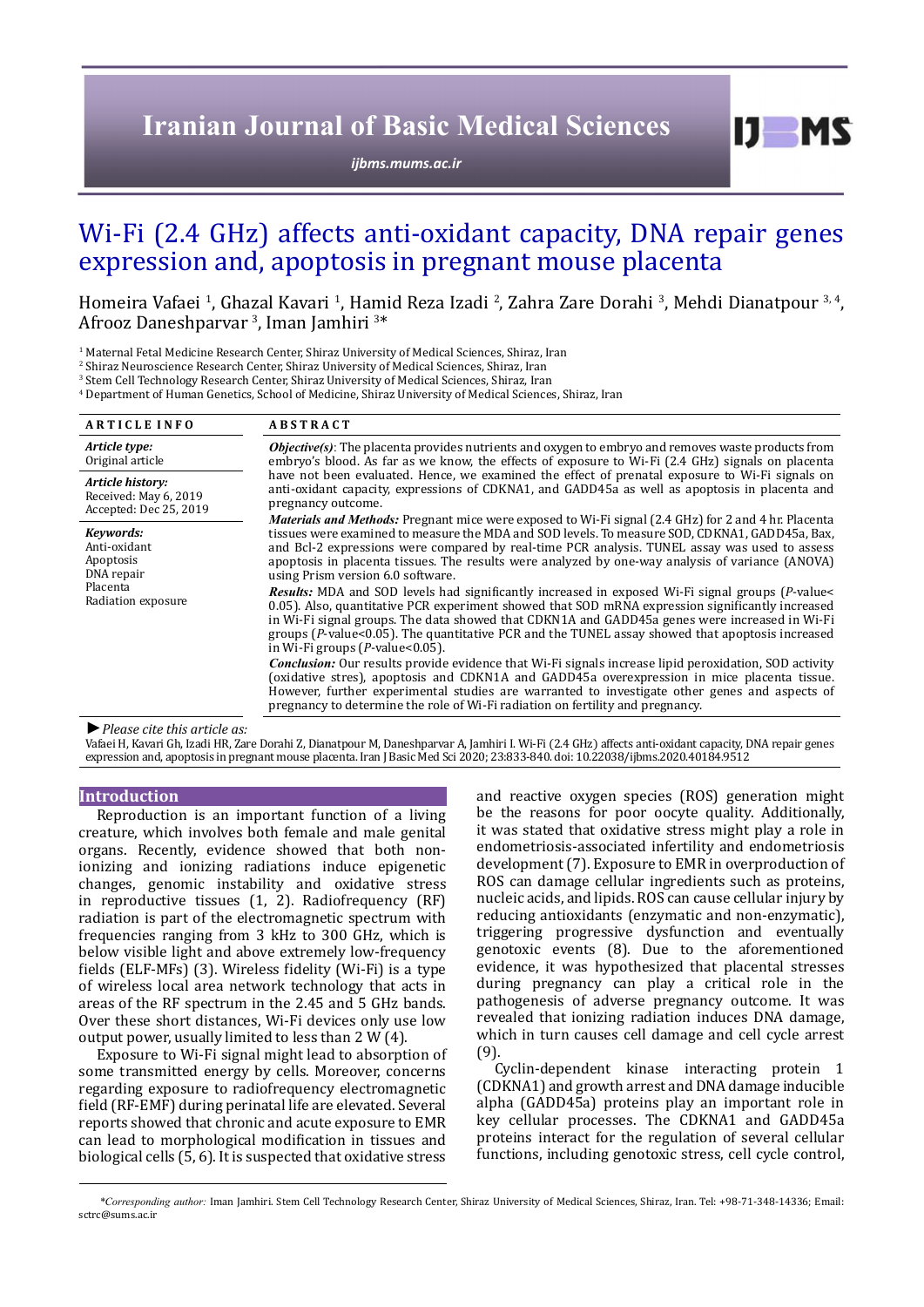senescence, and DNA damage repair. These proteins cause to facilitate cells to enforce cell cycle arrest in promoting DNA repair (critical for cellular responses to DNA breaks) (10, 11).

To the best of our knowledge, the effects of exposure to Wi-Fi signals on placenta has not been assessed. Hence in the present study, we examined the effect of prenatal exposure to Wi-Fi signals on oxidative stress, apoptosis, and expressions of DNA repair genes including (CDK1A-GADD45a) in pregnancy outcome and placenta in a mice model.

## **Materials and Methods**

## *Study design and population*

This study was designed as a prospective trial, conducted to examine the effects of prenatal (in uterus) exposure to Wi-Fi signals on the expressions of CDKNA1, and GADD45a in placenta and pregnancy outcome in an animal model. The institutional animal ethics committee of Shiraz University of Medical Sciences, which follows the National Institutes of Health guidelines for the care and use of animals, approved the protocols and experiments in this study. Pathogen-free 3-month-old plug-positive mice were enrolled in the study. Exclusion criteria included females with plug-negative after 4 days of mating and plug-positive females with unhealthy conditions during pregnancy.

We prepared pathogen free 3-month-old mice from the animal laboratory of Shiraz University of Medical Sciences. Male and female mice were mated over a 4-day period. Female mice were screened daily, and plugpositive females were separated from males. Females that were still negative after 4 days of mating were not included. Fifteen plug-positive females were assigned to 5 groups. Pregnant mice in case group were exposed to Wi-Fi signal-associated electromagnetic fields (2.4 GHz frequency band) by a D-Link Wi-Fi router (D-Link, DLink Corporation, Taiwan), starting 5 days after mating and ending 1 day before the expected delivery, and exposure protocol were grouped II-V (exposure protocols of 2 hr-30 cm, 2 hr-60 cm, 4 hr-30 cm, 4 hr-60 cm). During the exposure time, data was exchanged between a laptop and the modem at a distance of 5 meters (placed in another room). The Wi-Fi exposure source operated on power level of 1 W and the Specific Absorption Rate (SAR) at the distance of 30 cm in animals' head level was 0.09 W/kg. The SAR comes from the following formula:

$$
Specific\ Absorption\ Rate\ (SAR) = \frac{\sigma \times E^2}{m_d}
$$

Where  $\sigma$ , E and  $m<sub>d</sub>$  are the tissue conductivity, electric field and tissue density, respectively (12). Mice in the control group were exposed to the exact conditions as the other groups (without energizing the Wi-Fi router). When II-V groups were exposed to Wi-Fi, the control group was kept at a great distance in another room and we made sure that all the cellphone and Wi-Fi signals were discontinued, and the control group mice were kept in a special aluminum cage and made sure that there was no signal. We used an Aaronia portable spectrum analyzer to measure the electromagnetic quantities (Aaronia AG, Germany). After delivery, newborn mice were allowed to grow until 5 weeks of age, and then they were sacrificed via cervical dislocation.

## *Oxidative stress parameters*

## *Sample preparation for measurement of antioxidant activity*

The placenta was rapidly isolated and washed by icecold isotonic saline and then stored at -80 °C. Afterward, placenta tissues were homogenized in a lysis buffer (Triton X-100, NaCl, Tris, EDTA, SDS, EGTA, HEPES, and PMSF) (Sigma, Germany) using a homogenizer (T10Bhomogenizer; Germany) and centrifuged for 45 min (13000 rpm at 4  $^{\circ}$ C). Then, the supernatant was used to measure antioxidant activity.

## *Malondialdehyde assessment*

To measure malondialdehyde (MDA) level, 100 µl of supernatant, 5 µl of butilated toluene hydroxide, and 400 µl of %5 triclorostic acid were mixed, and the prepared solution was centrifuged for 10 min at 300 rpm. After removing 200 µl of the obtained solution, 150 µl of thiobarbitoric was added, and the mixture was placed in 95 ºC oven for 1 hr (All the materials used from Sigma, Germany). Then, it was preserved at -4 °C and the absorption rate was measured at 532 nanometer wavelengths (13). To determine the concentration of MDA, tetroxypropan was used as a control to plot the standard curve. The results are expressed as nanomoles of MDA per mg protein.

## *Superoxide dismutase assessment*

Superoxide dismutase (SOD) activity was calculated by the procedure described by Madesh and Balasubramanian. It is a colorimetric assay involving the generation of superoxide by pyrogallol autooxidation and inhibition of superoxide-dependent reduction of the tetrazolium dye MTT [3-(4-5 dimethylthiazol 2-yl) 2,5-diphenyltetrazolium bromide] to its formazan, which is measured at 570 nm (All the materials used were from Sigma, Germany). The color evolved was stable for many hours and was expressed as SOD units (one unit of SOD activity was defined as the amount of enzyme causing 50% inhibition in the MTT reduction rate) (14).

## *Quantitative reverse transcription-PCR*

All placenta specimens were obtained through vacuum aspiration. Each specimen was flash-frozen in liquid nitrogen and used for quantitative reverse transcriptase polymerase chain reaction (qRT-PCR) analysis as described below.

SOD, CDKN1A, GADD45a, Bax and Bcl-2 genes expression were determined by qRT-PCR analysis using the β-actin gene as a reliable internal control. Total cellular RNA was isolated from tissue using RNA extraction kit (CinnaGen Inc., Tehran, Iran). The quantity and quality of the obtained RNA were checked by measuring the ratio of optical density (OD) of 260/280 nm using Nanodrop™ spectrophotometer (Nanodrop; Thermo Fisher Scientific, Wilmington, DE, USA), and then stored at -80 °C until cDNA synthesis. The cDNA was then synthesized using 1000 ng of total RNA in a first-strand complementary DNA synthesis reaction by the help of RevertAid™ First Strand cDNA Synthesis kit (Thermo Fisher Scientific, Inc., Waltham, MA, USA).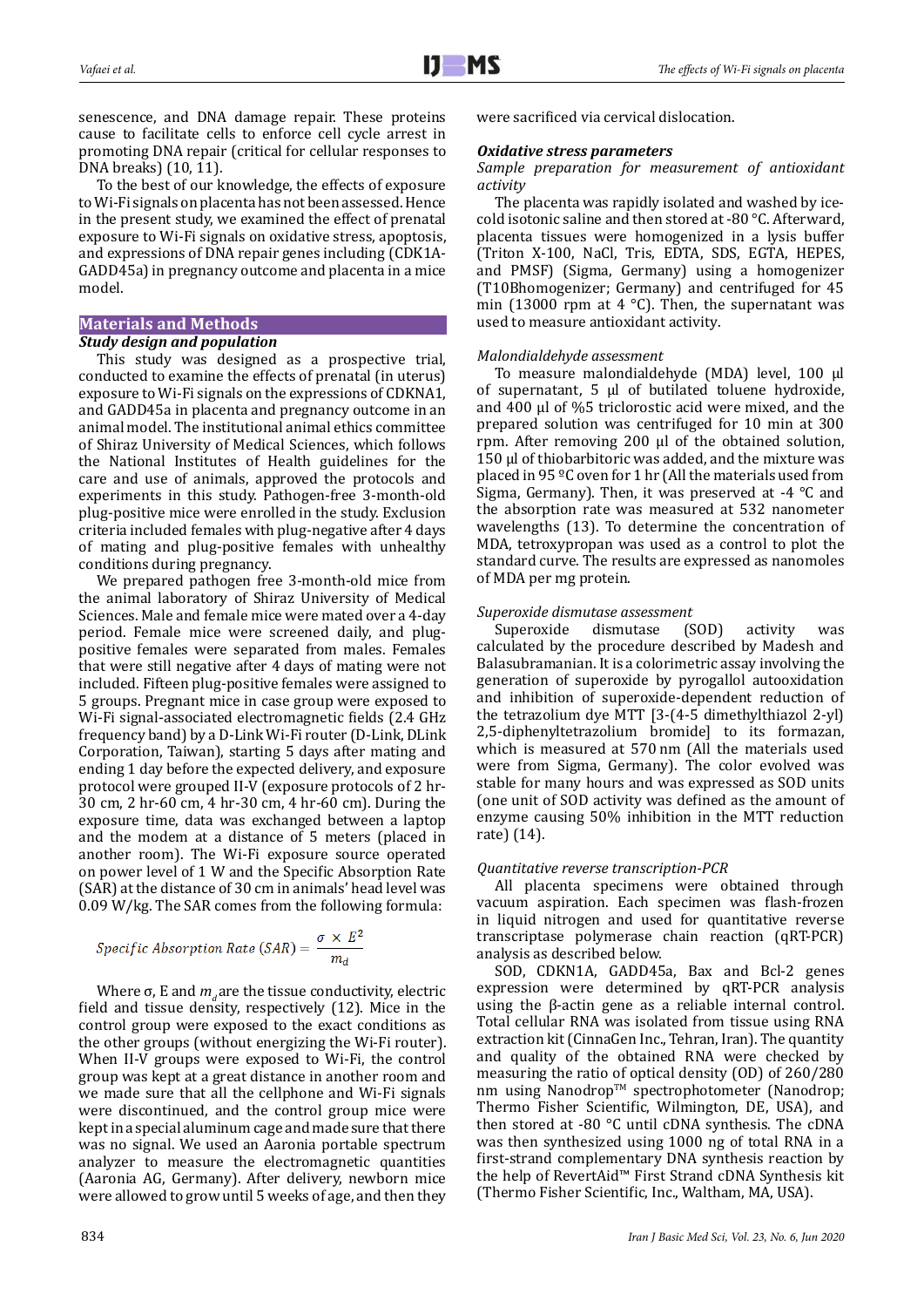| <b>Table 1.</b> Real-time PCR primers used in this study for the examination |
|------------------------------------------------------------------------------|
| of gene expression                                                           |

| Genes          | <b>Primer Sequences</b>                 | Sizes (bp) |
|----------------|-----------------------------------------|------------|
| CDKNA1         | Forward: 5'- CAGAATAAAAGGTGCCACAGGC -3' | 193        |
|                | Reverse: 5'- CGTCTCCGTGACGAAGTCAA -3'   |            |
| GADD45a        | Forward: 5'- CTGCTGCTACTGGAGAACGAC -3'  | 152        |
|                | Reverse: 5'- CGACTTTCCCGGCAAAAACAAA -3' |            |
| SOD            | Forward: 5'- GCTGGCTTGGCTTCAATAAG-3'    | 90         |
|                | Reverse: 5'- GAATAAGGCCTGTTGTTCCTTG-3'  |            |
| <b>Bax</b>     | Forward: 5'-AGCAAACTGGTGCTCAAGGC-3'     | 230        |
|                | Reverse: 5'- CCACAAAGATGGTCACTGTC-3'    |            |
| $Rcl-2$        | Forward: 5'- GTGGTGGAGGAACTCTTCAG-3'    | 205        |
|                | Reverse: 5'- GTTCCACAAAGGCATCCCAG-3'    |            |
| $\beta$ -actin | Forward: 5'-AGTGTGACGTTGACATCCGT-3'     | 120        |
|                | Reverse: 5'-TGCTAGGAGCCAGAGCAGTA-3'     |            |

bp: base pair

Quantitative real-time PCR was performed using the ABI Biosystem step one and the RealO Plus  $2x$ Master Mix Green (Ampliqon Inc.,). In each reaction, 200 nM of each primer (Table 1) was added to target the specific sequence. Specific primers targeting β-actin, SOD, CDKNA1, GADD45a, Bax and Bcl-2 were designed, as shown in Table 1. The β-actin housekeeping gene was also used as internal control of qPCR reactions. The qPCR conditions were set for 10 min at 94 °C followed by 40 cycles of 15 sec at 94 °C, 60 sec at 58 °C and final extension of 7 min at 72 °C. The amplification signals of different samples were normalized to beta-actin Ct (cycle threshold), and then delta-delta CT (2<sup>-∆∆CT</sup>) method was used to compare mRNA levels of the test group versus control, which represents fold change in data analysis.

#### *TUNEL assays*

Three slides from each placenta were evaluated for cells apoptosis detection using TUNEL assay kit (TUNEL Assay, Roche Applied Science) according to the manufacturer's instructions. Briefly, the placenta tissue slices were deparaffinised in xylenes and rehydrated at gradient concentration of ethanol. Proteinase k was added to increase membrane permeability. TUNEL MIX, and PI (Propidium iodide) were used for labeling and tracing. After washing, the slices were examined with a light microscope (Olympus BX40, Tokyo, Japan) at 400x magnification. The numbers of total and TUNELpositive cells were counted in each field. The results were expressed as the apoptotic index (number of TUNEL-positive cell/total cell) ×100%.

## *Statistical analysis*

All data in this study are analyzed by variance using the statistical program. All the data are presented as mean±SEM of at least three independent experiments and analyzed by one-way analysis of variance (ANOVA) (*post hoc: Tukey*) using GraphPad Prism software, version 6.0 (GraphPad Software Inc., San Diego, CA, USA) to compare control group. The *P-value* less than 0.05 was considered to be statistically significant.

**Figure 1.** Effects of exposure to Wi-Fi radiation on antioxidant status in all study groups. A) MDA levels were evaluated in placenta tissues. B) Comparison of the SOD activity in placenta tissues (The activity was expressed as U/mg of protein). C) mRNA expression of SOD by qRT-PCR analysis. Bars represent mean ± SEM of 6 mice in each group. Statistical significance was tested using one-way ANOVA. \* *P*-value <0.05; \*\*, *P*-value<0.01. MDA: Malondialdehyde; SOD: Superoxide dismutase

#### **Results**

The supernatant concentration of MDA had significantly increased in the groups IV and V (4 hr-30 cm, 4 hr- 60 cm) compared to the control group (*P-value*<0.01). Two groups of II and III (2 hr- 30 cm and 2 hr- 60 cm) showed no significant difference with the control group (Figure 1-A). Also, the activity of total SOD was higher in the group IV (4 hr- 30 cm group) (5.56 U/mg tissue) compared to the control group (1.42 U/ mg tissue) (*P-value*<0.01). Total SOD activity was also elevated in the group V  $(4 \text{ hr} - 60 \text{ cm} \text{ group})$   $(4.24 \text{ U})$ mg tissue) versus the control group (*P-value*<0.01). However, the activity of SOD was higher in the group III (2hr-60cm) (2.23 U/mg tissue) as compared to the control group (*P-value*<0.05). In SOD activity, there were no significant differences between the group II (2 hr- 30 cm) and the control group (Figure 1-B). The expression analysis of SOD gene indicated that in placenta tissue exposed to Wi-Fi signals and high SOD mRNA expression levels, the expression pattern of SOD was significantly higher than the control tissues in groups II (3.20 fold) and IV (1.92 fold) compared to control group (*P-value*<0.01 and *P-value*=0.02, respectively) (Figure 1-C).

The DNA repair genes (including CDK1A-GADD45a) in the placenta were also measured using the real-time quantitative PCR experiment. Overall, compared to the control group, there was an overall increase in the studied genes in the intervention groups. Real-time quantitative PCR showed that CDKN1A expression

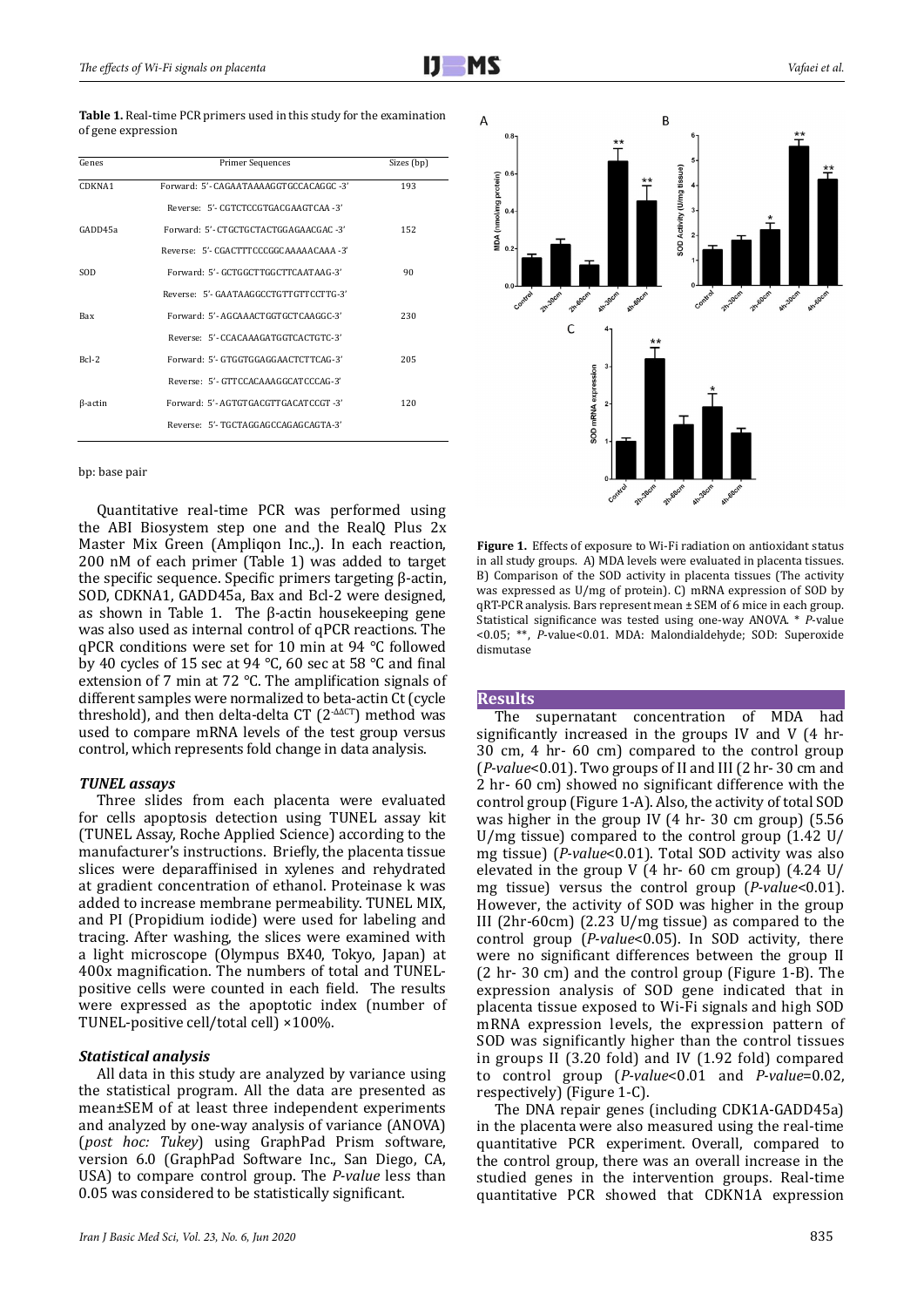

**Figure 2.** The fold change in genes expression of CDKN1A and GADD45a in all study groups. A) mRNA expression of CDKN1A. B) mRNA expression of GADD45a. Expression data relative to those of the reference gene from at least three independent assays are given as mean±SEM. Statistical significance was tested using the one-way ANOVA. \* *P*-value< 0.05; \*\*, *P*-value< 0.01. CDKNA1: Cyclin-dependent kinase-interacting protein 1, GADD45a: Growth arrest and DNA damage inducible alpha

in all intervention groups was significantly different as compared to control group (*P-value*<0.05). The significance level of all groups (II-V) was less than 0.05 compared to the control group. In addition, the relative fold changes in GADD45a expression in the intervention groups were significantly higher than that of observed in the control group. Despite variations in different exposure groups, the maximum elevation for both genes was observed in mice exposed to Wi-Fi radiation in the 4 hr- 30 cm protocol. Figure 2 represents the fold change in DNA repair genes (CDK1A-GADD45a) expression of all the studied groups.

We assumed that Wi-Fi radiation might induce apoptosis in the placenta by increasing the expression of Bax and reducing the expression of Bcl-2. The expression analysis results indicated that exposure to Wi-Fi radiation (group IV, 4 hr- 30 cm), significantly down-regulated the Bcl-2 (0.45 fold), compared to the control group (*P-value*<0.05). In accordance with realtime quantitative PCR results, the highest levels of Bax gene expression were found in group IV, 4 hr- 30 cm followed by group V, 4 hr- 60 cm (3.09 fold and 2.04-fold change**,** respectively**),** compared to the control group (*P-value*<0.05). There was no significant difference



**Figure 3.** The effects of exposure to the 2.4 GHz Wi-Fi radiations on the pro-apoptotic genes (Bax), anti-apoptotic genes (Bcl-2) and Bax/Bcl-2 ratio of placenta. Bax and Bcl-2 gene expression levels were estimated by real-time quantitative PCR in placenta after the exposure to 2.4 GHz Wi-Fi radiations. A) Bax mRNA expression levels in placenta. B) The effect of 2.4 GHz Wi-Fi radiations on the Bcl-2 gene expression level. C) Ratios of Bax/Bcl-2 mRNA expression calculated from the mean value of each data. Expression data relative to those of the reference gene from at least three independent assays are given as mean±SEM. Statistical significance was tested using the one-way ANOVA. \* *P*-value<0.05; \*\* *P*-value<0.01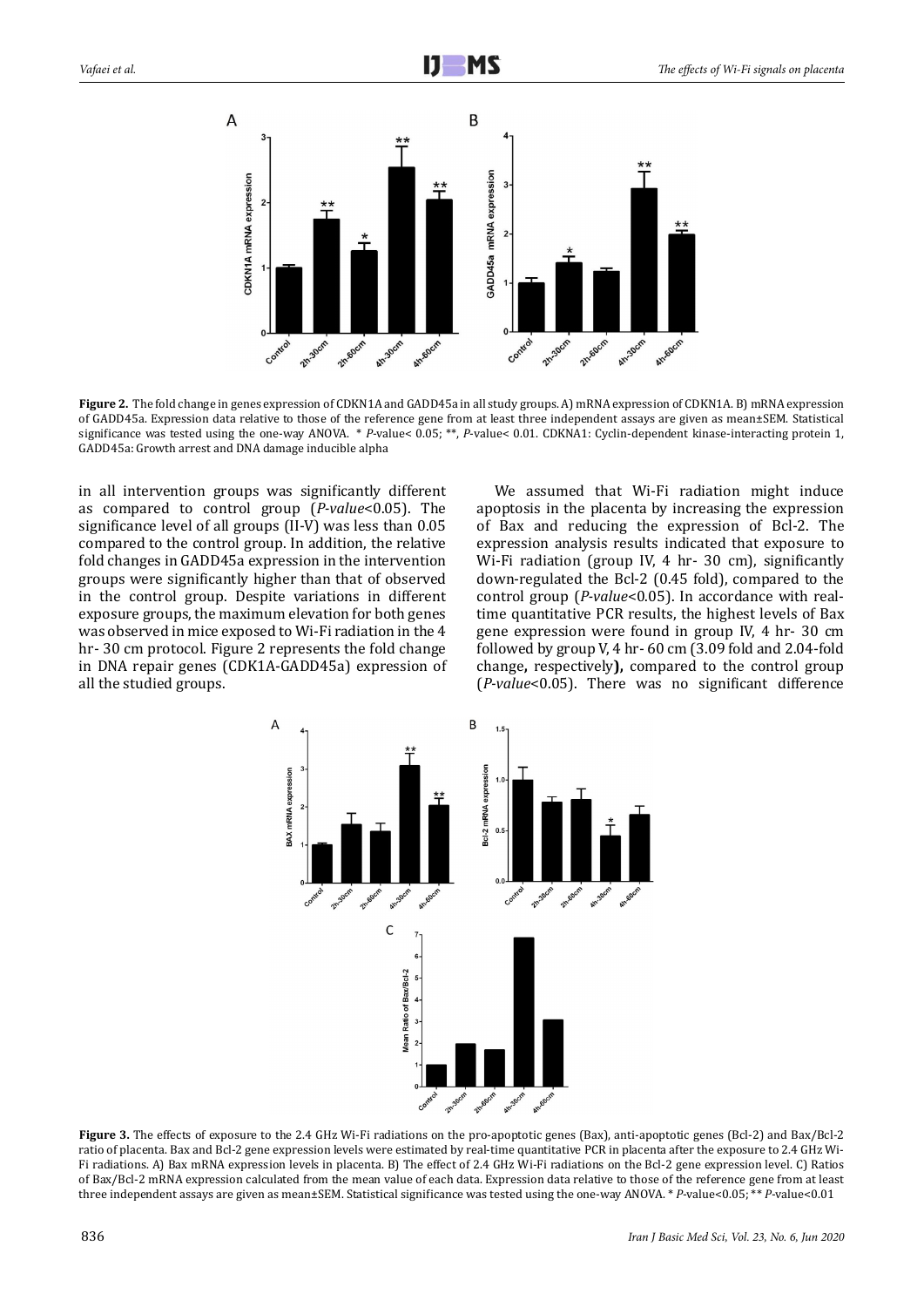

**Figure 4.** Representative TUNEL-positive nuclei in placenta after exposure to 2.4 GHz Wi-Fi radiations. A) The placenta tissue of control mice. B) The placenta tissue exposed to Wi-Fi signals (arrow indicating TUNEL-positive cells). Animals were exposed to 2.4 GHz Wi-Fi radiations, groups II-V (exposure protocols of 2 hr- 30 cm, 2 hr-60 cm, 4 hr- 30 cm, 4 hr- 60 cm). C) Percentage of TUNEL-positive nuclei in different group. In group IV (4 hr- 30 cm), the apoptotic index had increased significantly. Data are expressed as mean±SEM. Statistical significance was tested using the one-way ANOVA. \* *P*-value <0.05; \*\* *P*-value<0.01

between the expression of Bax and bcl-2 in the 2 hr groups compared to the control group. Bax/Bcl-2 ratio is a measurable aspect of the apoptosis progression, which seems to determine the fate of apoptosis. The Bax/Bcl-2 ratio was increased in group V, 4 hr- 60 cm (6.86 fold). These data suggested that Wi-Fi radiation in the group V)4 hr- 60 cm) serves as an inducer of apoptosis through the activation of apoptotic genes as shown in Figure 3. To further explore apoptosis in placenta tissues, the rate of apoptosis was evaluated in experimental groups using TUNEL assay, shown in Figure 4. The percentage of apoptotic cells increased significantly in the group IV,  $4$  hr- 30 cm (22.2 $\pm$ 1.5%) compared to the control group (9.66±1.3%) (*P-value* =0.0002).

## **Discussion**

*In vitro* studies clarified the effects of RF radiation on chromosome aberrations, DNA damage, mutation, gene expression and cell transformation (15, 16). However, these studies focused on the cell lines for example breast cancer cells, immune cells, etc. (17). While few studies have examined neonatal or utero exposure to new signals such as Wi-Fi, many other studies established that exposure to very intense RF-EMFs might lead to deformities due to prolonged increase in organ temperature (18, 19).

Previous study showed the effect of exposure to Wi-Fi (2.4 GHz) on differentiation and proliferation of spermatogonia to be correlated with serum sex hormone levels. In parallel with a defect in spermatogenesis process, negative effects of Wi-Fi (2.4 GHz) on apoptosis status and histopathological changes of rat testis are

possible (6). However, most studies that investigated teratology endpoints showed no deleterious effects by exposure to low (non-thermal) level EMFs (20, 21). Recent investigations reported that RF-electromagnetic wave (EMW) emitted from cell phones might lead to oxidative stress in human semen by keeping the cell phone in a trouser pocket in talking mode, which might harm spermatozoa by impairing male fertility (22).

ROS are produced continuously by the placenta, and they are neutralized by antioxidants present in the tissue. Also, in order to study the role of oxidative stress in placental dysfunction, sensitive methods for the detection of oxidative stress are necessary. Oxidative stress is a critical factor in many problems during pregnancy; thus, uterine problems in pregnancy could result in an imbalance of antioxidant/oxidant activity when antioxidant capacity cannot keep pace with increased oxygen tension, leading to a chronic state of oxidative stress (23).

Previous experiments on the effects of extremelylow-frequency (ELF)-EMF on preimplantation embryos also hypothesized that the adverse effects of ELF-EMF on preimplantation embryos might be caused by the DNA damage in the embryos *in vitro* (24). However, as for the RF-EMF, few experiments were performed on its reproduction effects, especially on early stage pregnancy. The early stage of pregnancy is one of the most vital stages of reproduction, in which all tissues are sensitive to the toxic effects of the environment in comparison with the other steps during the life span (25). Consequently, the early stage of pregnancy placenta tissues was used in the present study to explore the possible effects of RF-EMF on reproduction.

Optimal fetal growth depends on functioning maternal, placental and fetal factors, the external environment, in combination with genetically predetermined growth potential. Fetal growth restriction (FGR) might occur as a result of defective function (26). Human placental development is recognized by trophoblast invasion into the uterine endometrium and its vasculature. The resulting changes will facilitate an increase in intervillous blood flow and hence, the exchange of molecules and nutrients between fetal and maternal blood. The transfer, as well as metabolic and endocrine functions of the placenta, reside primarily in the floating villi covered by the syncytiotrophoblast, a tissue that results from terminal differentiation of underlying villous cytotrophoblasts and their subsequent fusion. Anchoring villi establishes the physical connection of the placenta with the decidua predominantly by a subpopulation of cytotrophoblasts, known as EVT (extravillous cytotrophoblast). They are collected at the tips of the anchoring villi and form cell columns. Both villous and extravillous cytotrophoblast subpopulations arise by differentiation and proliferation from stem cells located within the cytotrophoblast layer of the chorionic villi (27). The trophoblastic cells in early stage of pregnancy are extremely sensitive to oxidative stress due to extensive cell divisions and the concomitant exposure of their DNA (28). CDKN1A, and GADD45a genes are, in essence, signal transducers that convert environmental and physiological stresses into various cellular stress responses including innate immunity, inflammation, and autoimmune diseases. Hence, both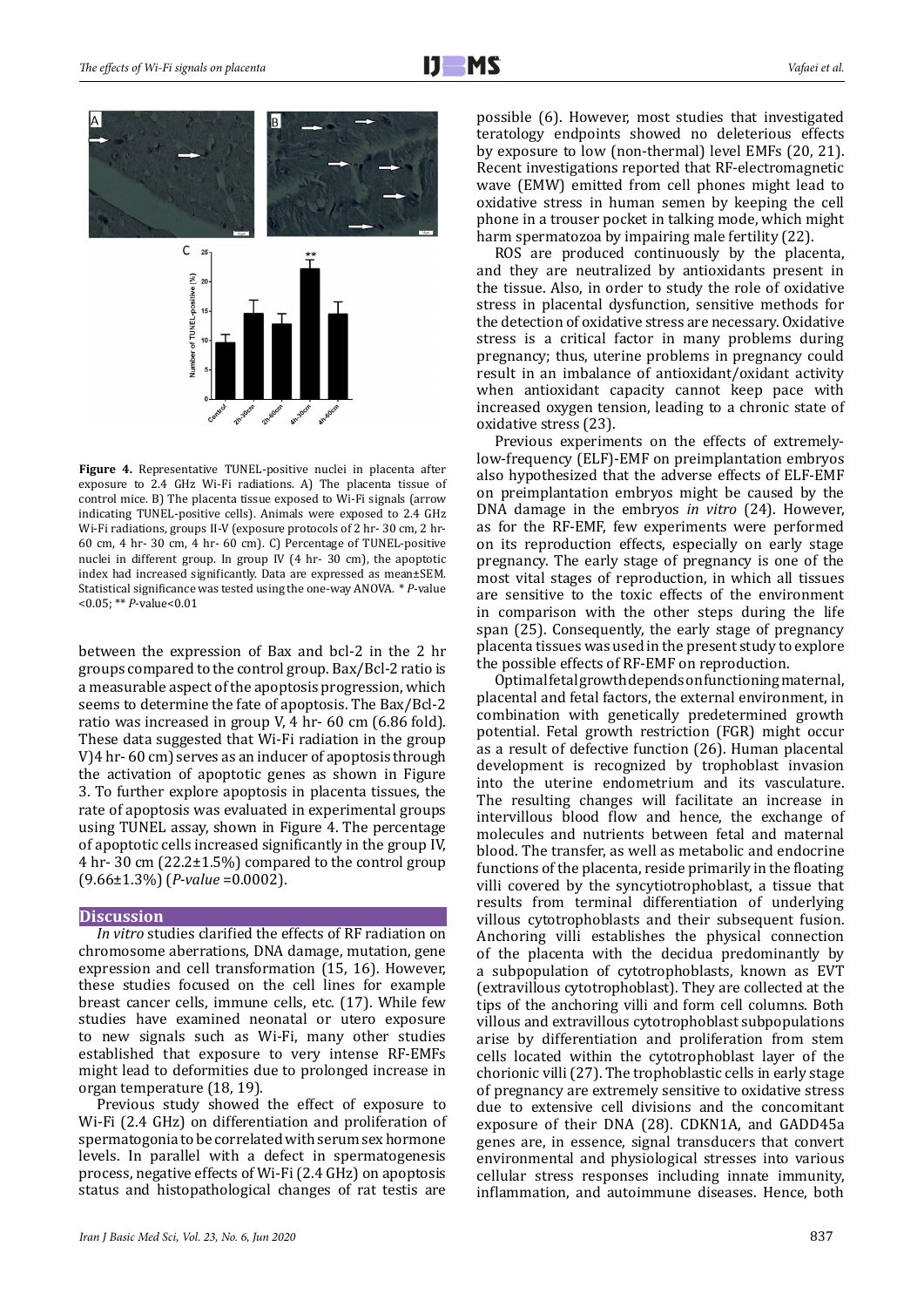genes in placenta work as a hub to connect placental stresses (29, 30). Thereafter, we investigated the effects of Wi-Fi on the CDKNA1 and GADD45a expressions in placenta tissues. Both genes were more up-regulated with decrease in distance to Wi-Fi router and increase in time of exposure. Maximum genes expression was observed in mice exposed to Wi-Fi for 4 hr per day at distance of 30 cm from the router (7 days). CDKNA1 is one of the factors that promote cell cycle arrest in response to a variety of stimuli. The inhibitory effect of CDKNA1 on cell cycle progression correlates with its nuclear localization. CDKNA1 can be induced by both p53-dependent and p53-independent mechanisms. Some other important functions attributed to CDKNA1 include transcriptional regulation, and modulation or inhibition of apoptosis (31). On the other hand, GADD45a has been characterized as one of the vital players that contributes to cellular response to a variety of DNA damaging agents. Interestingly, the signaling machinery that regulates GADD45a induction by genotoxic stress involves both p53- independent and dependent pathways. Therefore, it can be assumed that overexpression of these genes promotes a variety of apoptosis and DNA damaging processes, by playing an important role in adverse pregnancy outcome (32).

We showed that apoptosis marker was significantly higher than control after exposure to Wi-Fi signal, but to reveal the risk for animals, it requires more investigation and data to elucidate the mechanisms involved in Wi-Fi-induced apoptosis. On the other hand, investigating apoptotic damage is difficult to quantify *in vivo* for animals, because apoptotic cells are eliminated quite rapidly. The importance of these findings lies in the role of apoptosis, which is associated with problems in placenta and embryo (33). Hence, by limiting the Wi-Fi signal and consequently reducing apoptosis, there is a possibility for fewer risks.

Studies that investigated the impact of RF fields in the female genital system are scarce. To the best of our knowledge, there is no published report on the effects of RF on genes expression of placenta tissue. However, majority of studies focused on clinical pregnancy outcome or female and male infertility. A recent study showed that whole-body exposure to 2.14 GHz for 20 hr per day during gestation and lactation did not cause any adverse effects on pregnancy or the development of rats (20). The effects of lifetime exposure to UMTS-1966 MHz fields on reproduction and development were also investigated in Germany in four generations of mice (34). The WB SAR for adult animals was 0, 0.08, 0.4, and 1.3 W/kg, with a 24 hr per day exposure over lifetime. In this comprehensive study, no negative effect was found on pregnant females sacrificed on gestational day 18: the number of fetuses, normal or malformed, per litter. In addition, no negative effect was observed on the number or development of pups. In South Korea, Lee *et al*. exposed pregnant mice (WB SAR: 2.0 W/ kg) to a CDMA (code division multiple access) signals or simultaneously to CDMA and WCDMA (wideband-CDMA) signals throughout the entire gestation period (35). The mice were exposed for 45 min twice per day, with a 15-min interval in between. On P18 of gestation, fetuses were examined for teratological parameters. Neither type of exposure caused any observable adverse

It should be noted that apoptosis status is induced by ROS through caspases-3 and -9 and cytochrome C, which in turn leads to a high rate of double and single DNA strand break (36). In the male reproductive system,

the resulting imbalance in the redox status altered the sperm cycle progression and activated the apoptotic program through the rise of Bax, caspase 3, cytochrome C protein and gene expression and the reduction of Bcl-2 expression (37). In addition, near the ovulation time, an increase in several substances in the follicle can physiologically induce ROS and oxidative stress production. Follicles might be defenseless to oxidative stress induced by oocytes and becomes exposed to ROS continuously generated via the autooxidation of PUFAs (polyunsaturated fatty acids) of the follicles (38).

effect on mouse fetuses. All the above experiments are in line with reviews that concluded that RF fields' exposure had no effect on the gestation and development of rats or mice (18). Nevertheless, due to lack of genetic studies, it is difficult to determine the real role of RF in pregnancy.

The DNA repair proteins (including CDK1A-GADD45a) are increased following treatment with DNAdamaging agents and stressful growth arrest conditions. These proteins play a critical role in the regulation of DNA repair, cell growth, and apoptosis, in response to stressful conditions (39). The results of this study showed that Wi-Fi (2.4 GHz) (4 hr- 30 cm) might cause DNA damage, and as a result, the DNA repair genes increase significantly. This increase in genes expression revealed that Wi-Fi signals are more powerful with increasing timespan and reducing the distances, leading to more cell damage. Various studies showed the possible adverse biological effects of RF-EMFs on DNA, including an increased risk of cancer. A previous *in vitro* study reported that RF exposure at 1800 MHz induced DNA breaks in human lens epithelial cells (40). Furthermore, mitochondrial DNA defects and oxidative damage were detected in primary cultured neurons after 1800 MHz RF exposure. Activation of apoptosis is also considered to be involved in possible damage induced by RF-EMF. An *in vitro* study reported that radiation signals induced apoptosis in cells with the involvement of Bax and Bcl-2 (41). Our data showed that Wi-Fi (2.4 GHz) exposure increases apoptotic index and Bax/Bcl-2 ratio in the testes of exposed mice.

## **Conclusion**

In summary, our results provide evidence that Wi-Fi signals increase oxidative stress in placenta tissue. It was suggested that CDKN1A and GADD45a overexpression in the placenta tissue was caused by exposure to Wi-Fi radiation, and increase in apoptosis-positive cells and Bax/Bcl-2 ratio in the placenta tissue of mice were observed, especially in 4 hr- 30 cm group. However, further experimental studies are warranted to investigate other genes as well as other aspects of pregnancy to determine the role of Wi-Fi radiation on fertility and pregnancy.

## **Acknowledgment**

The authors would like to thank the Laboratory staff of the Stem Cell Technology Research Center, Shiraz University of Medical Sciences. The results described in this paper were part of student thesis. The authors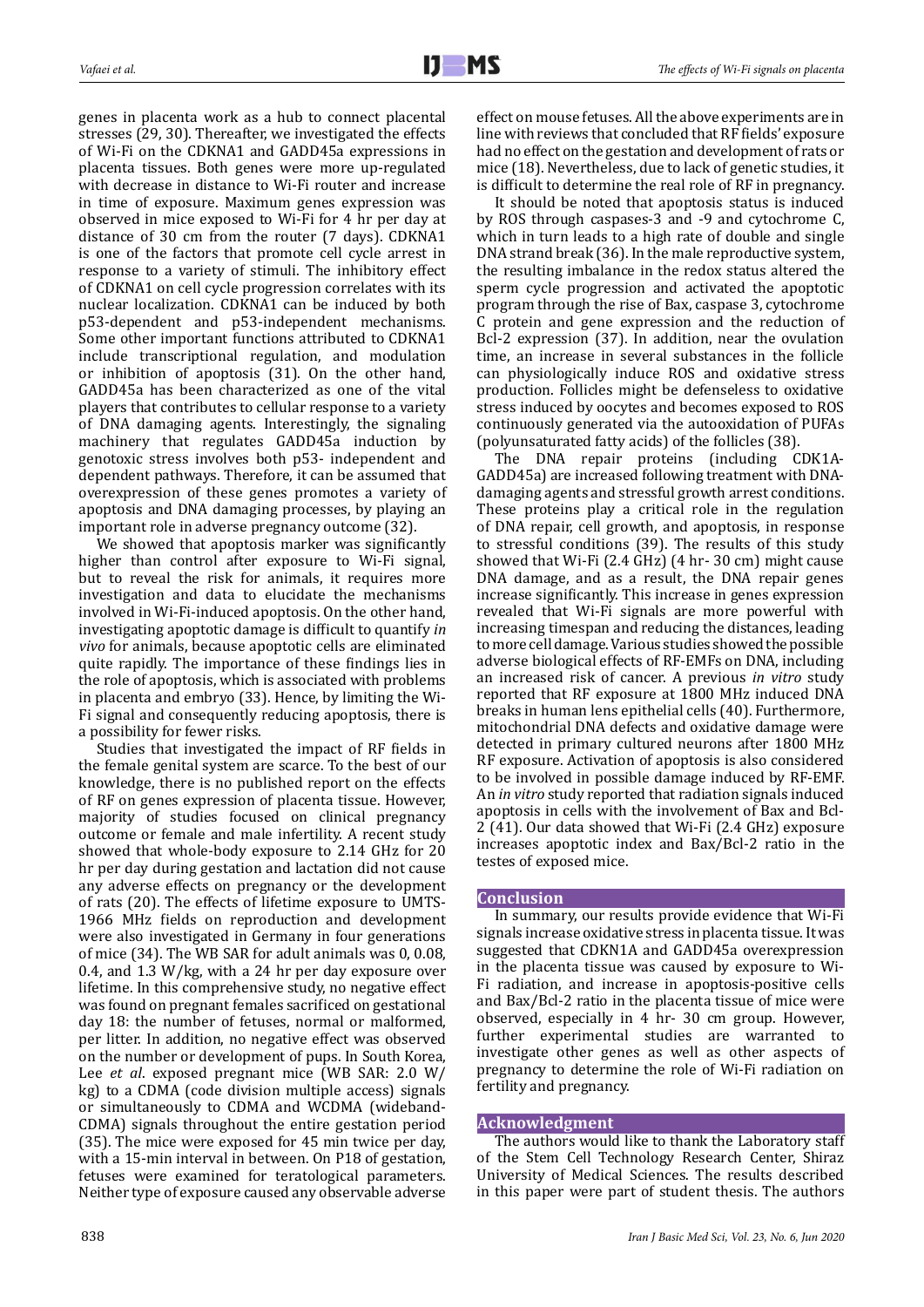wish to thank Mr. H. Argasi at the Research Consultation Center (RCC) of Shiraz University of Medical Sciences for his invaluable assistance in editing this manuscript.

## **Conflicts of Interest**

The authors declare that there are no conflicts of interest.

## **References**

1. Gul A, Çelebi H, Uğraş S. The effects of microwave emitted by cellular phones on ovarian follicles in rats. Arch Gynecol Obstet 2009;280:729-733.

2. Esmekaya MA, Ozer C, Seyhan N. 900 MHz pulse-modulated radiofrequency radiation induces oxidative stress on heart, lung, testis and liver tissues. Gen Physiol Biophys 2011;30:84- 89.

3. Foster KR, Glaser R. Thermal mechanisms of interaction of radiofrequency energy with biological systems with relevance to exposure guidelines. Health Phys 2007;92:609-620.

4. Peyman A, Khalid M, Calderon C, Addison D, Mee T, Maslanyj M, *et al*. Assessment of exposure to electromagnetic fields from wireless computer networks (wi-fi) in schools; results of laboratory measurements. Health Phys 2011;100:594-612.

5. Çelik Ö, Kahya MC, Nazıroğlu M. Oxidative stress of brain and liver is increased by Wi-Fi (2.45 GHz) exposure of rats during pregnancy and the development of newborns. J Chem Neuroanat 2016;75:134-139.

6. Shokri S, Soltani A, Kazemi M, Sardari D, Mofrad FB. Effects of Wi-Fi (2.45 GHz) exposure on apoptosis, sperm parameters and testicular histomorphometry in rats: a time course study. Cell J 2015;17:322-331.

7. Guney M, Ozguner F, Oral B, Karahan N, Mungan T. 900 MHz radiofrequency-induced histopathologic changes and oxidative stress in rat endometrium: protection by vitamins E and C. Toxicol Ind Health 2007;23:411-420.

8. Tök L, Nazıroğlu M, Doğan S, Kahya MC, Tök Ö. Effects of melatonin on Wi-Fi-induced oxidative stress in lens of rats. Indian J Ophthalmol 2014;62:12-15.

9. Fu H, Song W, Wang Y, Deng W, Tang T, Fan W, *et al.* Radiosensitizing effects of Sestrin2 in PC3 prostate cancer cells. Iran J Basic Med Sci 2018;21:621-624.

10. E Tamura R, F de Vasconcellos J, Sarkar D, A Libermann T, B Fisher P, F Zerbini L. GADD45 proteins: central players in tumorigenesis. Curr Mol Med 2012;12:634-651.

11. Biswas K, Sarkar S, Du K, Brautigan DL, Abbas T, Larner JM. The E3 ligase CHIP mediates p21 degradation to maintain radioresistance. Mol Cancer Res 2017;15:651-659.

12. Gosselin M-C, Vermeeren G, Kuhn S, Kellerman V, Benkler S, Uusitupa TM, *et al*. Estimation formulas for the specific absorption rate in humans exposed to base-station antennas. T-EMC 2011;53:909-922.

13. Lunec J. Free radicals: their involvement in disease processes. Ann. Clin. Biochem 1990;27:173-182.

14. Madesh M, Balasubramanian KA. Microtiter plate assay for superoxide dismutase using MTT reduction by superoxide. Indian J Biochem Biophys 1998;35:184-188.

15. Bisht KS, Pickard WF, Meltz ML, Roti Roti JL, Moros EG. Chromosome damage and micronucleus formation in human blood lymphocytes exposed *in vitro* to radiofrequency radiation at a cellular telephone frequency (847.74 MHz, CDMA). Radiat Res 2001;156:430-432.

16. Roti Roti J, Malyapa R, Bisht K, Ahern E, Moros E, Pickard W, *et al.* Neoplastic transformation in C3H 10T½ cells after exposure to 835.62 MHz FDMA and 847.74 MHz CDMA radiations. Radiat Res 2001;155:239-247.

17. Takashima Y, Hirose H, Koyama S, Suzuki Y, Taki M,

Miyakoshi J. Effects of continuous and intermittent exposure to RF fields with a wide range of SARs on cell growth, survival, and cell cycle distribution. Bioelectromagnetics 2006;27:392- 400.

18. Heynick LN, Merritt JH. Radiofrequency fields and teratogenesis. Bioelectromagnetics 2003;24:174-186.

19. Stolzenberg SJ, Torbit CA, Edmonds PD, Taenzer JC. Effects of ultrasound on the mouse exposed at different stages of gestation: acute studies. Radiat Environ Biophys 1980;17:245- 270.

20. Takahashi S, Imai N, Nabae K, Wake K, Kawai H, Wang J, *et al*. Lack of adverse effects of whole-body exposure to a mobile telecommunication electromagnetic field on the rat fetus. Radiat Res 2009;173:362-372.

21. Vijayalaxmi, Scarfi M. International and national expert group evaluations: biological/health effects of radiofrequency fields. Int J Environ Res Public Health 2014;11:9376-9408.

22. Agarwal A, Desai NR, Makker K, Varghese A, Mouradi R, Sabanegh E, *et al.* Effects of radiofrequency electromagnetic waves (RF-EMW) from cellular phones on human ejaculated semen: an *in vitro* pilot study. Fertil Steril 2009;92:1318-1325. 23. Schoots MH, Gordijn SJ, Scherjon SA, van Goor H, Hillebrands J-L. Oxidative stress in placental pathology. Placenta 2018; 69:153-161.

24. Luo Q, Yang J, Zeng Q-L, Zhu X-M, Qian Y-L, Huang H-F. 50-Hertz electromagnetic fields induce gammaH2AX foci formation in mouse preimplantation embryos in vitro. Biol Reprod 2006;75:673-680.

25. Glasser SR, Julian J, Munir MI, Soares MJ. Biological markers during early pregnancy: trophoblastic signals of the periimplantation period. Environ Health Perspect 1987;74:129- 147.

26. McMillen IC, Adams MB, Ross JT, Coulter CL, Simonetta G, Owens JA, *et al.* Fetal growth restriction: adaptations and consequences. Reproduction 2001;122:195-204.

27. Kaufmann P, Castellucci M. Extravillous trophoblast in the human placenta: a review. Placenta 1997;18:21-65.

28. Aouache R, Biquard L, Vaiman D, Miralles F. Oxidative stress in preeclampsia and placental diseases. Int J Mol Sci 2018;19:1496.

29. Xiong Y, Liebermann DA, Holtzman EJ, Jeronis S, Hoffman B, Geifman-Holtzman O. Preeclampsia-associated stresses activate Gadd45a signaling and sFlt-1 in placental explants. J Cell Physiol 2013;228:362-370.

30. Muschol-Steinmetz C, Friemel A, Kreis N-N, Reinhard J, Yuan J, Louwen F. Function of survivin in trophoblastic cells of the placenta. PLoS One 2013;8:e73337.

31. Rane CK, Minden A. P21 activated kinases: structure, regulation, and functions. Small GTPases 2014;5:e28003.

32. Zhan Q. Gadd45a, a p53-and BRCA1-regulated stress protein, in cellular response to DNA damage. Mutat Res 2005;569:133-143.

33. Tan B, Tong C, Yuan Y, Xu P, Wen L, Zhang C, *et al*. The regulation of trophoblastic p53 homeostasis by the p38-Wip1 feedback loop is disturbed in placentas from pregnancies complicated by preeclampsia. Cell Physiol Biochem 2019;52:315-335.

34. Sommer AM, Grote K, Reinhardt T, Streckert J, Hansen V, Lerchl A. Effects of radiofrequency electromagnetic fields (UMTS) on reproduction and development of mice: a multigeneration study. Radiat Res 2009;171:89-95.

35. Lee H-J, Lee J-S, Pack J-K, Choi H-D, Kim N, Kim S-H, *et al.* Lack of teratogenicity after combined exposure of pregnant mice to CDMA and WCDMA radiofrequency electromagnetic fields. Radiat Res 2009;172:648-652.

36. Wlodarczyk M, Nowicka G. Obesity, DNA damage, and development of obesity-related diseases. Int J Mol Sci 2019;20: